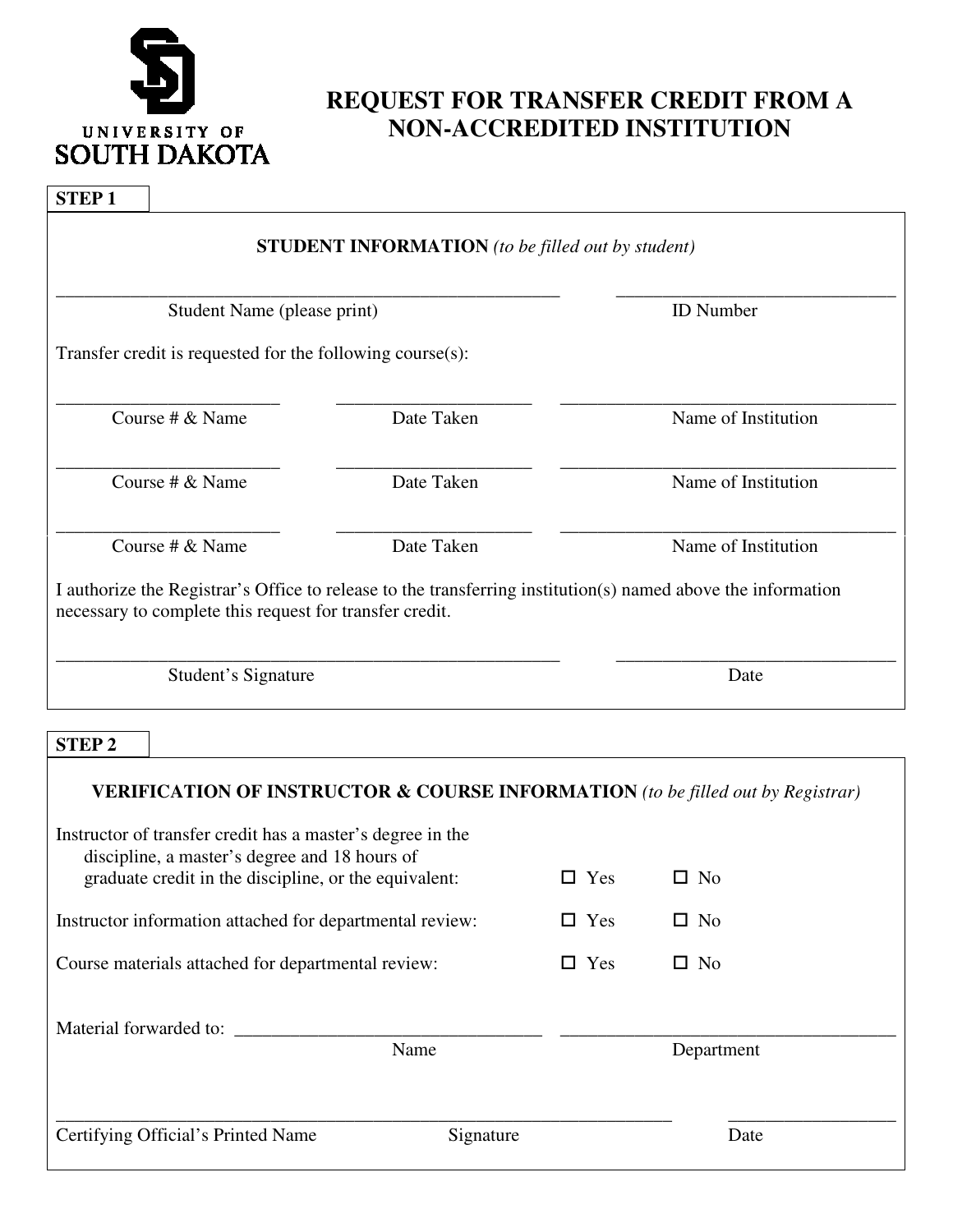| <b>STEP 3</b>                                                                                                                                                                                        |                        |                     |                               |      |  |
|------------------------------------------------------------------------------------------------------------------------------------------------------------------------------------------------------|------------------------|---------------------|-------------------------------|------|--|
| DEPARTMENTAL APPROVAL<br>I have reviewed the instructor information and course materials for the following course(s) and recommend that<br>transfer credit be accepted or denied as indicated below. |                        |                     |                               |      |  |
|                                                                                                                                                                                                      | Course No. & Name      | Name of Institution | $\Box$ Accepted $\Box$ Denied |      |  |
|                                                                                                                                                                                                      | Course No. & Name      | Name of Institution | $\Box$ Accepted $\Box$ Denied |      |  |
|                                                                                                                                                                                                      | Course No. & Name      | Name of Institution | $\Box$ Accepted $\Box$ Denied |      |  |
|                                                                                                                                                                                                      | Departmental Signature |                     |                               | Date |  |
|                                                                                                                                                                                                      |                        |                     |                               |      |  |
| Additional Departmental Signature (if required by department)                                                                                                                                        |                        |                     | Date                          |      |  |

| <b>STEP4</b>                                                                |                                                              |  |  |  |
|-----------------------------------------------------------------------------|--------------------------------------------------------------|--|--|--|
| Final approval required by the dean of the college offering the USD course. |                                                              |  |  |  |
| Student notified of decision via email<br>$\mathsf{L}$                      | $\Box$ Original paperwork returned to the Registrar's Office |  |  |  |
| Name of Authorizing Dean ( <i>please print</i> ):                           |                                                              |  |  |  |
|                                                                             |                                                              |  |  |  |
| Signature                                                                   | Date                                                         |  |  |  |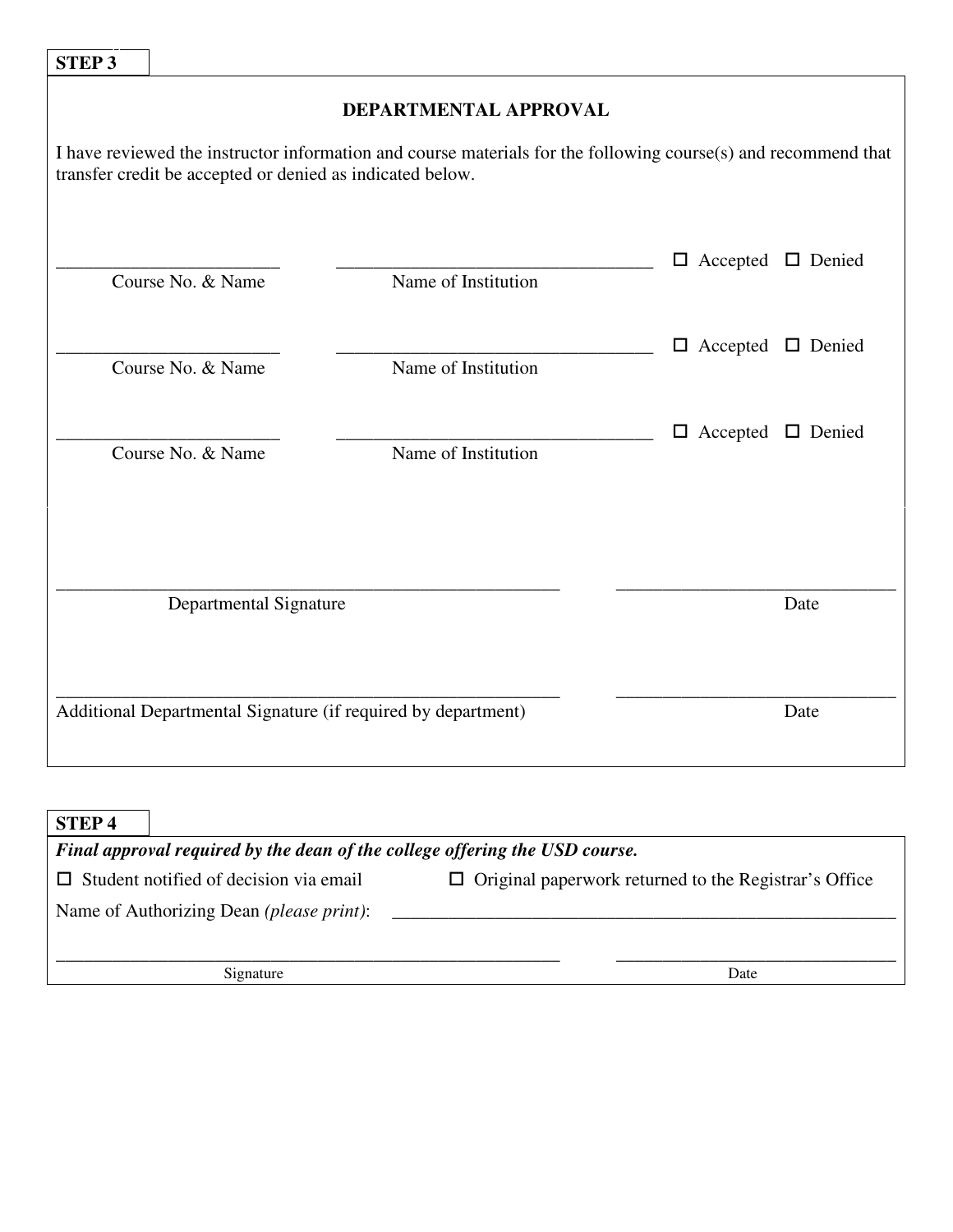414 Eas Clark S ree • Vermillion, SD 57069-2390 • 605/677-5339 • Fax: 605/677-6753 • h p://www.usd.edu/regis rar/ \_\_\_\_\_\_\_\_\_\_\_\_\_\_\_\_\_\_\_\_\_\_\_\_\_\_\_\_\_\_\_\_\_\_\_\_\_\_\_\_\_\_\_\_\_\_\_\_\_\_\_\_\_\_\_\_\_\_\_\_\_\_\_\_\_\_\_\_\_\_\_\_\_\_\_\_\_\_\_\_\_\_\_\_\_\_\_\_\_\_

| The University of South Dakota. |                    |
|---------------------------------|--------------------|
| <b>OFFICE OF THE REGISTRAR</b>  | Regis rar's Office |
| <b>MEMO</b>                     |                    |

Date: March 26, 2012

 $To:$ 

(Transfer Institution)

From: Registrar's Office The University of South Dakota

Subject: Verification of Information for Transfer Credit Request

 We have received a request from \_\_\_\_\_\_\_\_\_\_\_\_\_\_\_\_\_\_\_\_\_\_\_\_\_\_\_\_\_\_\_\_\_\_\_\_\_\_\_\_ to accept course work taken at your institution for transfer credit. Transfer credit is requested for the following course(s):

 Course Name & Number \_\_\_\_\_\_\_\_\_\_\_\_\_\_\_\_\_\_\_\_\_\_\_\_\_\_\_\_\_\_\_\_\_\_\_\_ Course Name & Number<br>
Course Name & Number<br>
Course Name & Number<br>
Course Name & Number<br>
Course Name & Number<br>
Course Name & Number<br>
Course Name & Number<br>
Course Name & Number<br>
Course Name & Number<br>
Course Name & Number<br>
Co

Course Name & Number

Course Name & Number

 In order to consider these courses for transfer credit, our policy requires that the course instructor have a master's degree in the discipline, a master's degree and 18 hours of graduate credit in the discipline, or the equivalent. If the instructor(s) of the above course(s) meet these criteria, we are requesting a copy of the course instructor's credentials and course materials for each course. The instructor information must include the instructor's educational background. Course materials must include information on content, level of instruction, rigor, and any other information which would help us evaluate the course and compare it to the USD course for which the student wants it to substitute.

 Attached is a copy of the form which the student filled out requesting the transfer credit and giving us permission to release information necessary to obtain the information requested above.

 If you need anything further or have any questions, please contact our office at the number shown below, or call 1-800-COYOTES and ask for the Registrar's Office.

Thank you for your assistance.

Date Taken

\_\_\_\_\_\_\_\_\_\_\_\_\_\_\_\_\_\_\_\_\_\_\_\_\_\_\_\_\_\_\_\_\_\_\_ Date Taken

\_\_\_\_\_\_\_\_\_\_\_\_\_\_\_\_\_\_\_\_\_\_\_\_\_\_\_\_\_\_\_\_\_\_

Date Taken